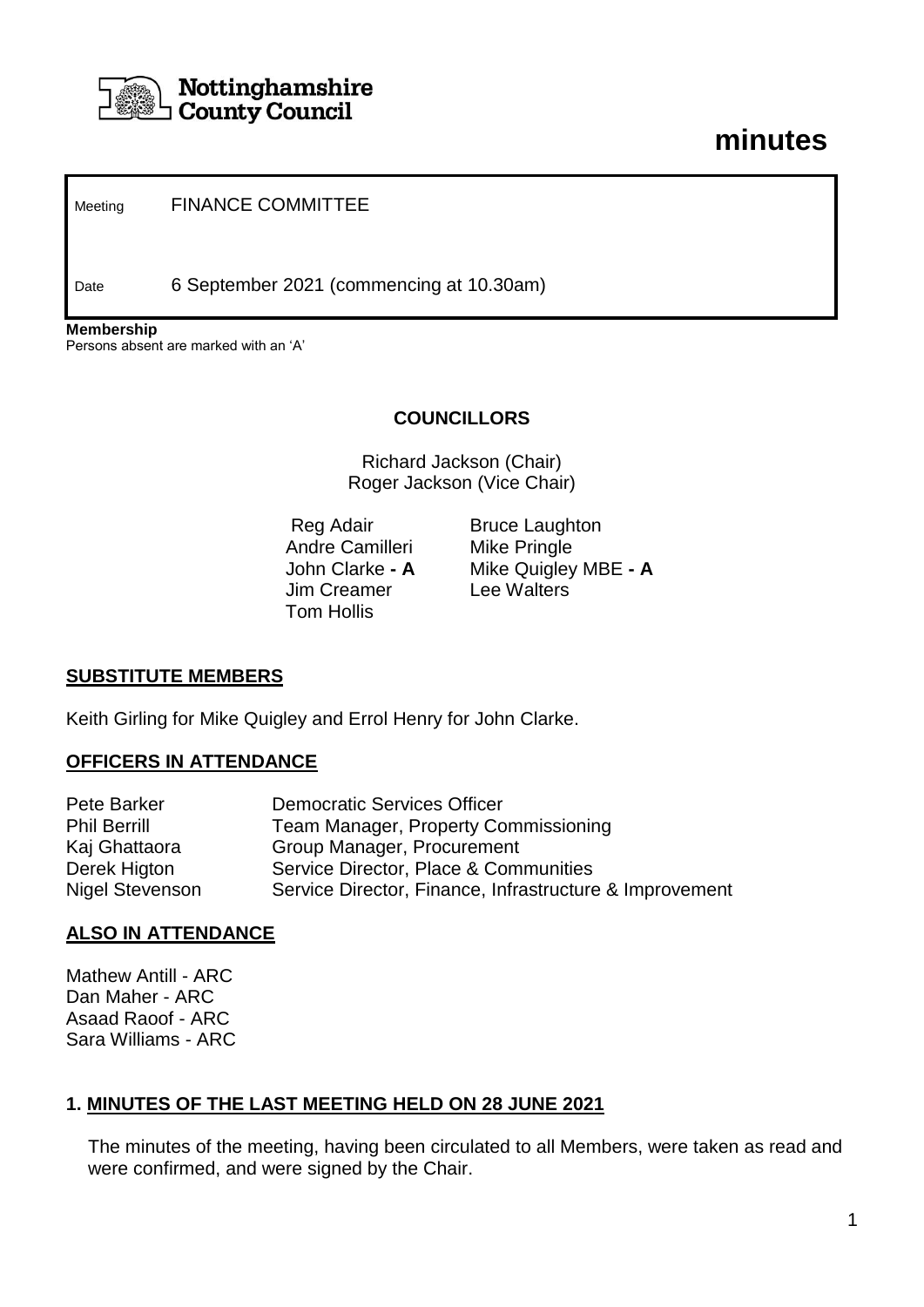# **2. APOLOGIES FOR ABSENCE**

Apologies for absence were received from Councillor Quigley and Councillor Clarke.

## **3. DECLARATIONS OF INTEREST BY MEMBERS AND OFFICERS**

There were no declarations of interest.

# **4. FINANCIAL MONITORING REPORT PERIOD 4 2021-22**

#### **RESOLVED: 2021/021**

- 1) That the additional contingency requests detailed in the report be approved.
- 2) That the variations to the Capital Programme detailed in the report be approved.
- 3) That reports on the Children and Young People's Budget and expenditure on GAR be brought to future meetings of the Committee.

#### **5. CIPFA FINANCIAL MANAGEMENT CODE**

#### **RESOLVED: 2021/022**

That the contents of the report be noted.

## **6. LATEST ESTIMATED COST (LEC) PROCESS - PRESENTATION**

Committee received a presentation on the LEC process delivered by representatives from ARC.

## **7. NEW SCHOOL, CHAPEL LANE, BINGHAM – LATEST ESTIMATED COST**

## **RESOLVED: 2021/023**

- 1) That the Latest Estimated Costs for the New School Chapel Lane, Bingham be approved and that approval also be given for the project to proceed to the construction phase based on these estimated costs.
- 2) That the variation to the Children and Young People's capital programme of £0.713m be approved, funded from Department for Education Basic Need grant, to enable this scheme to reach completion.

#### **8. 2021-22 SCHOOLS BUILDING IMPROVEMENT PROGRAMME – ADDITIONAL PROJECTS - LATEST ESTIMATED COST**

## **RESOLVED: 2021/024**

1) That the Latest Estimated Costs of the School Building Improvement Programme (SBIP) be approved and approval also be given for the projects to proceed to the construction phase based on these costs.